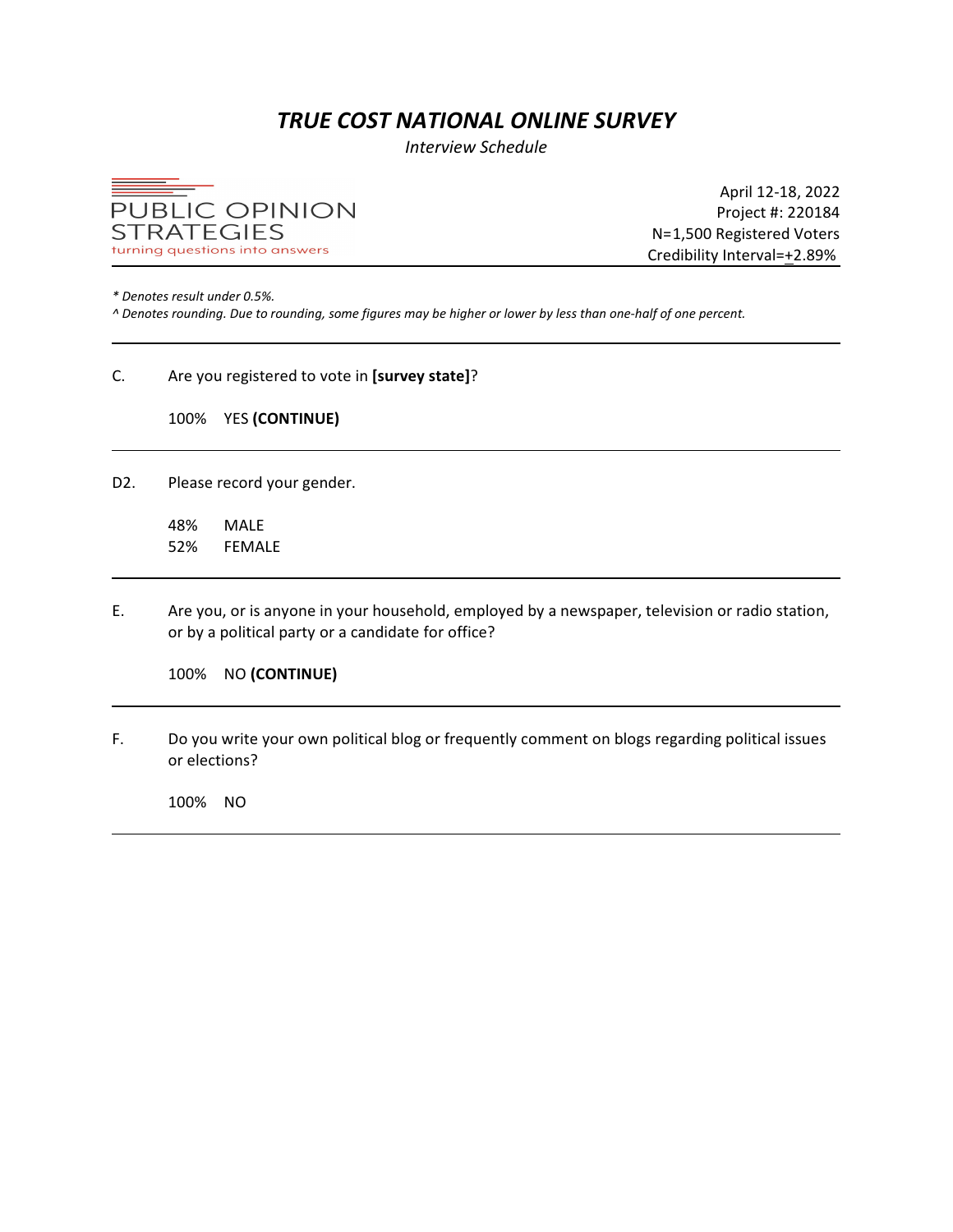*True Cost National Online Survey Page 2 April 12-18, 2022 Interview Schedule*

D1. In what year were you born?

| 5%  | 18 - 24      |
|-----|--------------|
| 17% | 25 - 34      |
| 21% | $35 - 44$    |
| 15% | $45 - 54$    |
| 20% | $55 - 64$    |
| 23% | 65 AND ABOVE |
|     |              |

D6A. What is your main racial or ethnic heritage? Is it... **(ACCEPT ONE RESPONSE ONLY)**

- 72% CAUCASIAN OR WHITE
- 12% AFRICAN AMERICAN OR BLACK
- 10% HISPANIC OR LATINO
- 5% ASIAN
- \* AMERICAN INDIAN
- \* OTHER **(SPECIFY:\_\_\_\_\_)(IF PUNCH, THEN ASK:** Now you just indicated your main ethnic or racial heritage does not fall into any of the categories previously shown...but if you had to choose JUST ONE of these categories, which ONE would you choose?)**(SHOW LIST AGAIN)**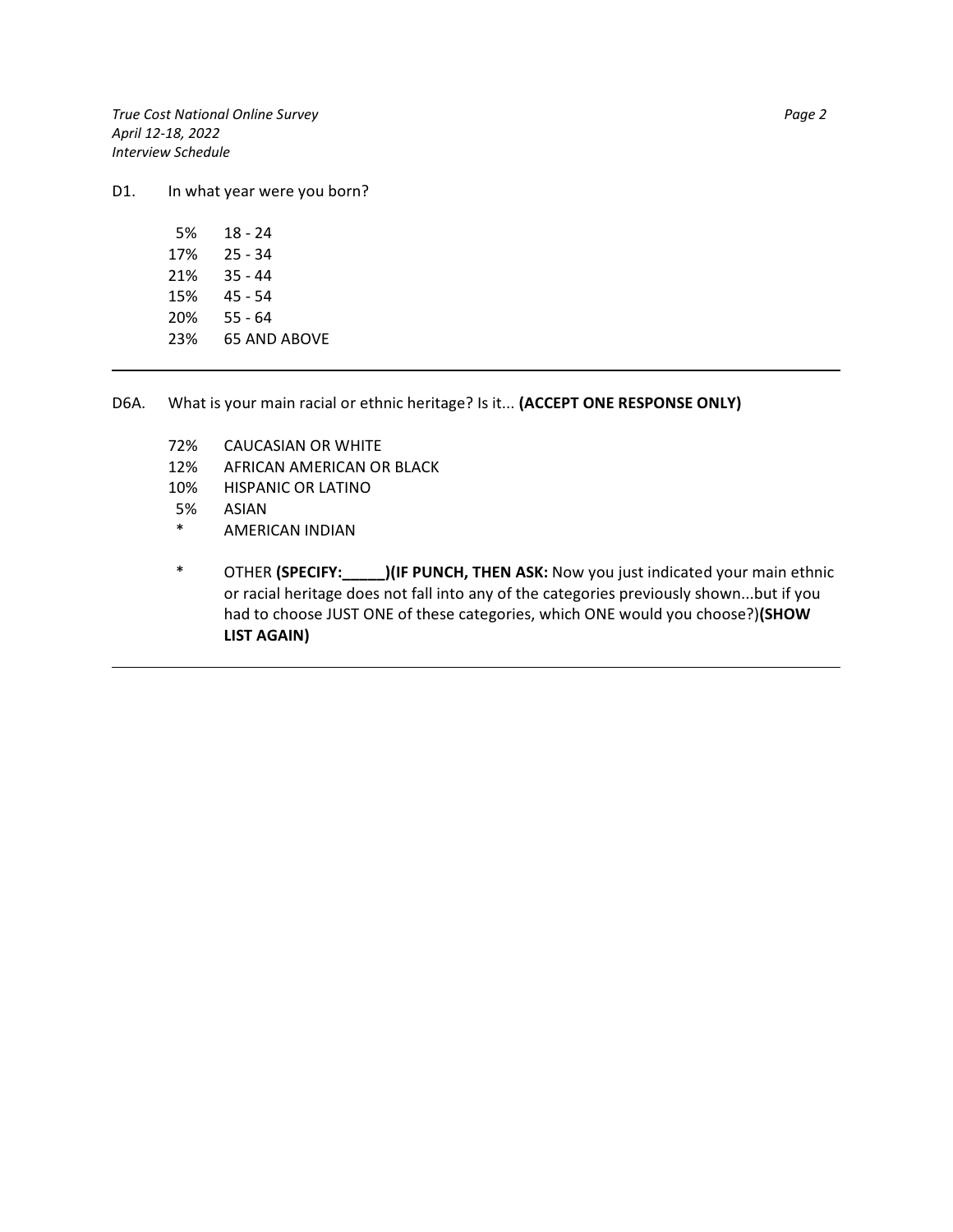*True Cost National Online Survey Page 3 April 12-18, 2022 Interview Schedule*

1. Generally speaking, would you say that things in the country are going in the right direction, or have they pretty seriously gotten off on the wrong track?

29% RIGHT DIRECTION 71% WRONG TRACK

2. Do you approve or disapprove of the job Joe Biden is doing as President?

14% STRONGLY APPROVE 30% SOMEWHAT APPROVE 15% SOMEWHAT DISAPPROVE 41% STRONGLY DISAPPROVE **44% TOTAL APPROVE**

**56% TOTAL DISAPPROVE**

3. If the election for U.S. Congress were being held today, for whom would you vote ... **(ROTATE)**

the Republican candidate ...OR... the Democratic candidate

...for Congress from your district?

- 51% REPUBLICAN CANDIDATE
- 49% DEMOCRATIC CANDIDATE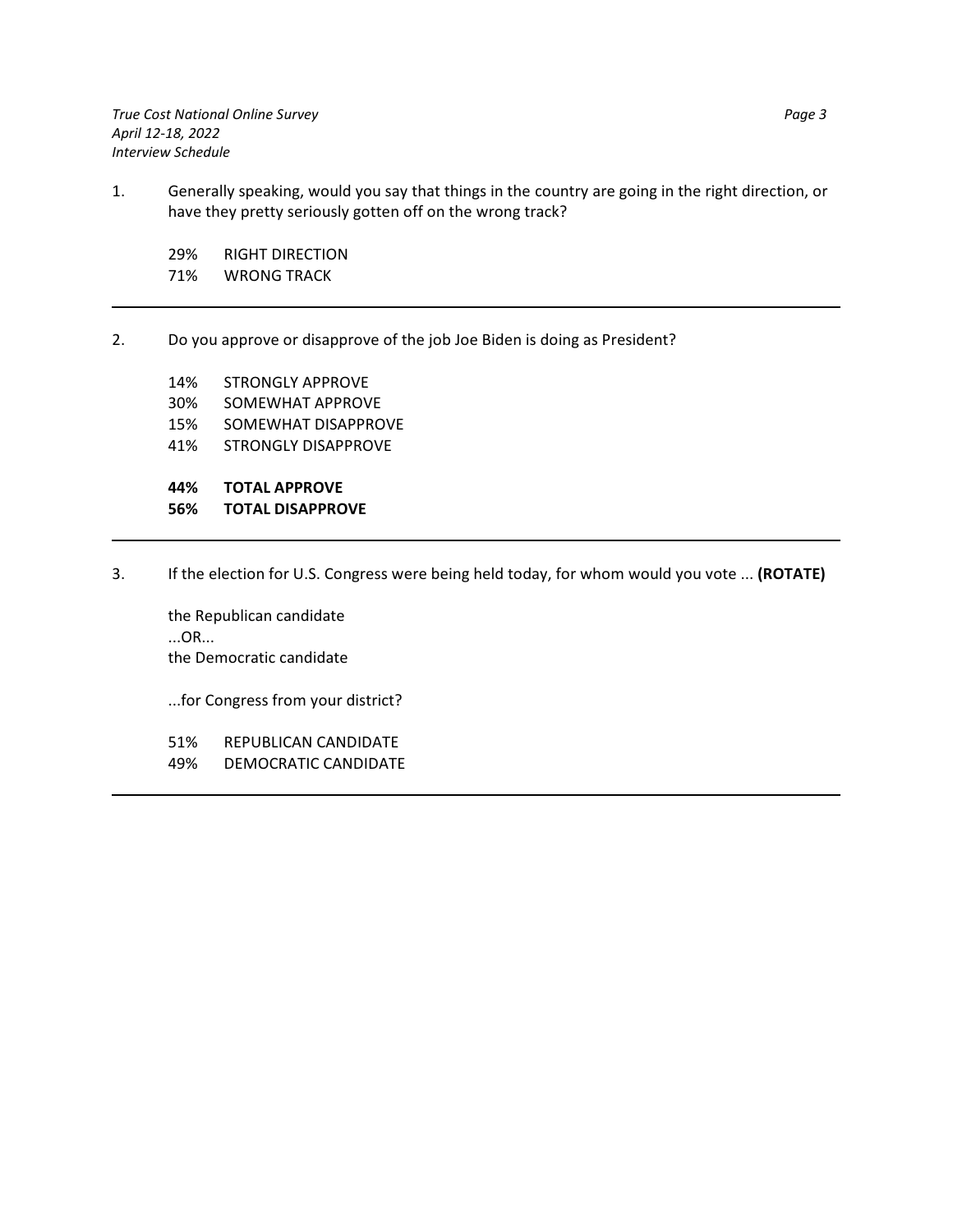*True Cost National Online Survey Page 4 April 12-18, 2022 Interview Schedule*

Now, turning to issues...

4. Which TWO of the following issues are MOST important to you? **(RECORD FIRST CHOICE, ASK SECOND IMPORTANCE AND REMOVE FIRST CHOICE) (RANDOMIZE)**

| 1st    | 2nd    | Comb |                                         |
|--------|--------|------|-----------------------------------------|
| 18%    | 14%    | 32%  | The economy and jobs                    |
| 9%     | 7%     | 15%  | Social Security and Medicare            |
| 3%     | 4%     | 7%   | Education                               |
| 9%     | 9%     | 18%  | Health care                             |
| 6%     | 5%     | 11%  | Terrorism and national security         |
| 4%     | 9%     | 14%  | Taxes and spending                      |
| 8%     | 9%     | 17%  | Illegal immigration and border security |
| 7%     | 9%     | 16%  | COVID-19                                |
| 3%     | 3%     | 6%   | Race relations                          |
| 7%     | 6%     | 13%  | Dysfunction in Washington               |
| 22%    | 23%    | 45%  | Rising prices                           |
| $\ast$ | $\ast$ | 1%   | Environment/climate change              |
| $\ast$ | $\ast$ | *    | $$ or<br>Voting rights?                 |
| 3%     | 1%     | 5%   | Other (Specify:                         |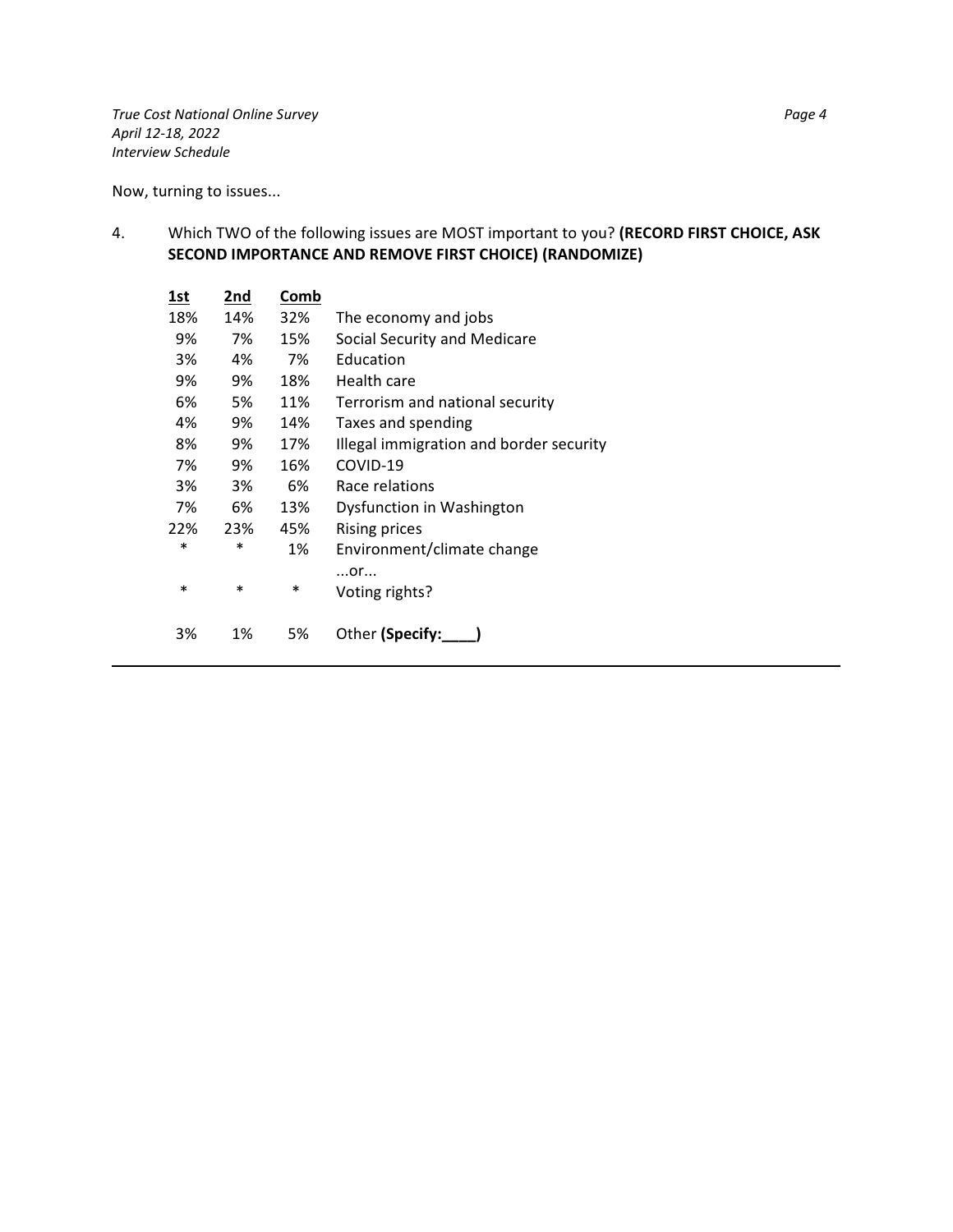Thinking now about the price of goods and services, please indicate how concerned you are about the price of the following. Are you **(ROTATE TOP TO BOTTOM, BOTTOM TO TOP)** very concerned, somewhat concerned, not very concerned, or not at all concerned?**(RANDOMIZE)**

|     | <b>VERY</b><br><b>CONC</b> |                        | <b>SMWT</b><br><b>CONC</b>                           | <b>NOT VERY</b><br><b>CONC</b> |     | <b>NOT AT ALL</b><br><b>CONC</b> |
|-----|----------------------------|------------------------|------------------------------------------------------|--------------------------------|-----|----------------------------------|
| 5.  | 69%                        | The price of food      | 26%                                                  | 4%                             |     | 1%                               |
|     |                            | 95%                    |                                                      |                                | 5%  |                                  |
| 6.  | 68%                        | The price of gas       | 25%                                                  | 4%                             |     | 3%                               |
|     |                            | 93%                    |                                                      |                                | 7%  |                                  |
| 7.  | 55%                        |                        | The price of energy to heat or cool your home<br>33% | 10%                            |     | 2%                               |
|     |                            | 88%                    |                                                      |                                | 12% |                                  |
| 8.  | 62%                        |                        | The price of health care<br>29%                      | 7%                             |     | 2%                               |
|     |                            | 91%                    |                                                      |                                | 9%  |                                  |
| 9.  | 33%                        | The price of education | 35%                                                  | 21%                            |     | 11%                              |
|     |                            | 68%                    |                                                      |                                | 32% |                                  |
| 10. | 53%                        | The price of housing   | 30%                                                  | 15%                            |     | 3%                               |
|     |                            | 82%^                   |                                                      |                                | 18% |                                  |
| 11. | 38%                        |                        | The price of cars and trucks<br>36%                  | 20%                            |     | 6%                               |
|     |                            | 74%                    |                                                      |                                | 26% |                                  |
| 12. | 58%                        | The price of medicine  |                                                      |                                |     |                                  |
|     |                            | 88%                    | 30%                                                  | 10%                            | 12% | 2%                               |
| 13. |                            | The price of clothes   |                                                      |                                |     |                                  |
|     | 23%                        | 61%                    | 38%                                                  | 33%                            | 39% | 6%                               |
|     |                            |                        |                                                      |                                |     |                                  |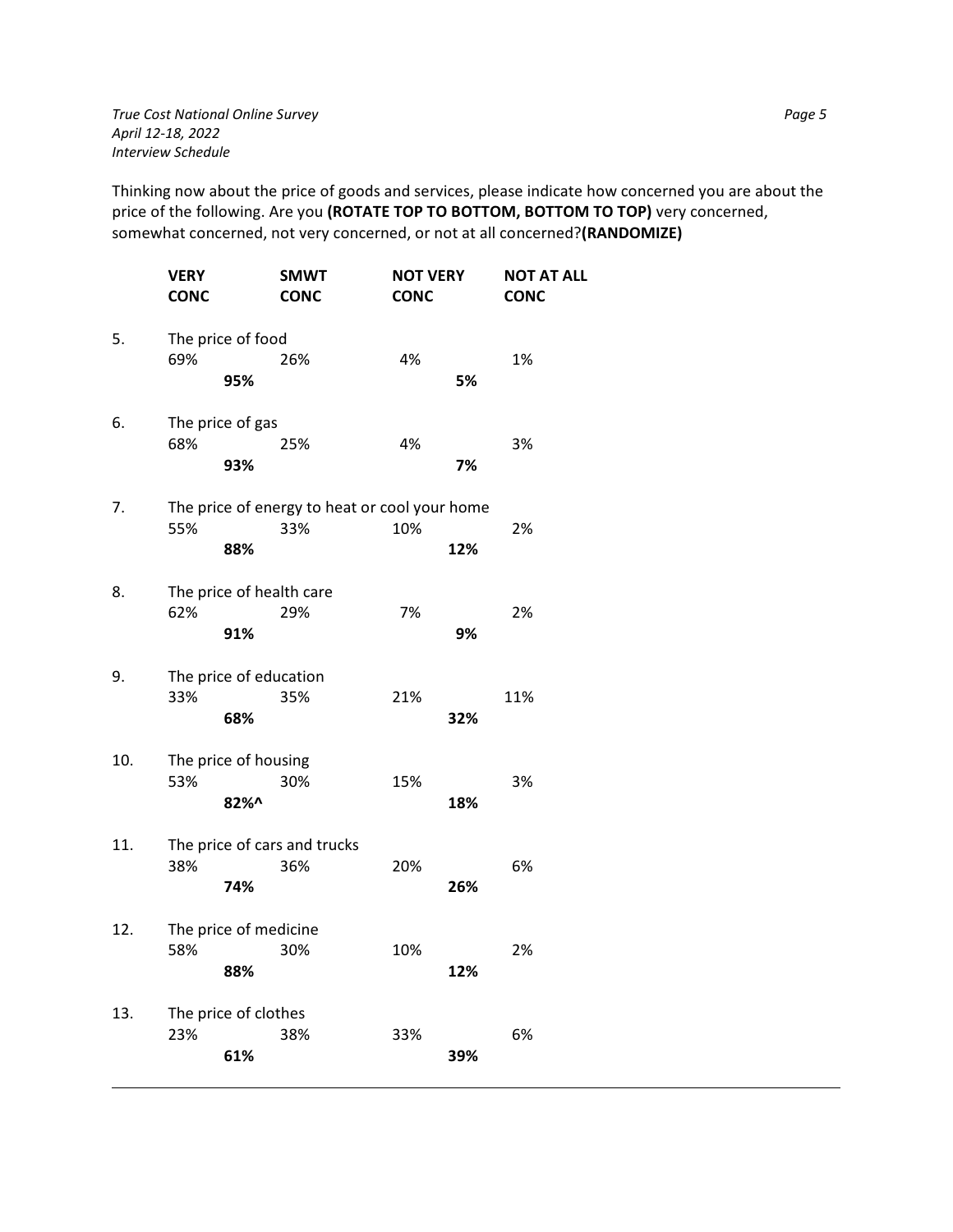*True Cost National Online Survey Page 6 April 12-18, 2022 Interview Schedule*

Now, please indicate if you think federal government policies are causing the prices of each of these goods and services **(ROTATE FIRST TWO)** to increase, to decrease, or if federal government policies are not having much of an impact on prices. **(RANDOMIZE)**

|     | <b>INCREASE</b>                                      | <b>DECREASE</b> | <b>NOT MUCH IMPACT</b> |
|-----|------------------------------------------------------|-----------------|------------------------|
| 14. | The price of food<br>76%                             | 3%              | 21%                    |
| 15. | The price of gas<br>80%                              | 5%              | 15%                    |
| 16. | The price of energy to heat or cool your home<br>73% | 3%              | 24%                    |
| 17. | The price of health care<br>74%                      | 5%              | 21%                    |
| 18. | The price of education<br>60%                        | 5%              | 35%                    |
| 19. | The price of housing<br>70%                          | 3%              | 27%                    |
| 20. | The price of cars and trucks<br>65%                  | 3%              | 32%                    |
| 21. | The price of medicine<br>71%                         | 5%              | 24%                    |
| 22. | The price of clothes<br>49%                          | 3%              | 48%                    |
|     |                                                      |                 |                        |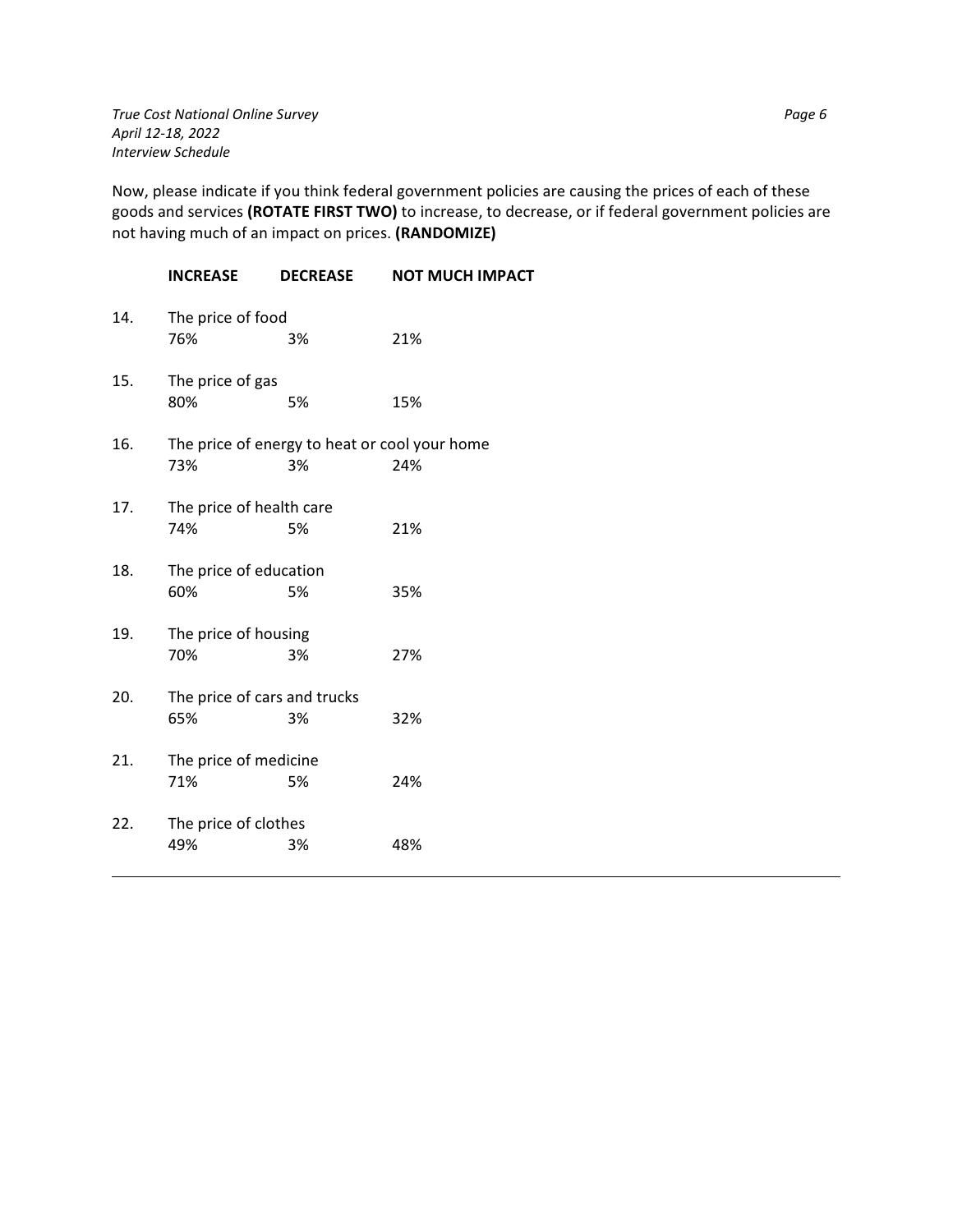*True Cost National Online Survey Page 7 April 12-18, 2022 Interview Schedule*

- 23. Thinking now about your own family, how much of an impact have rising prices had on your own purchasing decisions over the last year? **(ROTATE TOP TO BOTTOM, BOTTOM TO TOP)**
	- 32% LARGE IMPACT
	- 43% MODERATE IMPACT
	- 21% SMALL IMPACT
	- 4% NO IMPACT AT ALL
	- **75% TOTAL LARGE/MODERATE**

**25% TOTAL SMALL/NO**

24. Thinking some more about rising prices, what would you say is MOST to blame for the increase in prices over the last year? **(RECORD FIRST CHOICE, ASK SECOND MOST TO BLAME AND REMOVE FIRST CHOICE) (RANDOMIZE)**

| 1st | 2nd | Comb |                                               |
|-----|-----|------|-----------------------------------------------|
| 22% | 13% | 35%  | Increased government spending                 |
| 6%  | 9%  | 15%  | Increased rules and regulations on businesses |
| 13% | 14% | 27%  | Russia's invasion of Ukraine                  |
| 25% | 24% | 48%  | Supply chain disruptions                      |
| 14% | 18% | 32%  | COVID-19                                      |
| 3%  | 7%  | 10%  | The Federal Reserve's monetary policy         |
| 15% | 13% | 28%  | Corporate greed                               |
|     |     |      |                                               |
| 3%  | 1%  | 5%   | Other (Specify:                               |
|     |     |      |                                               |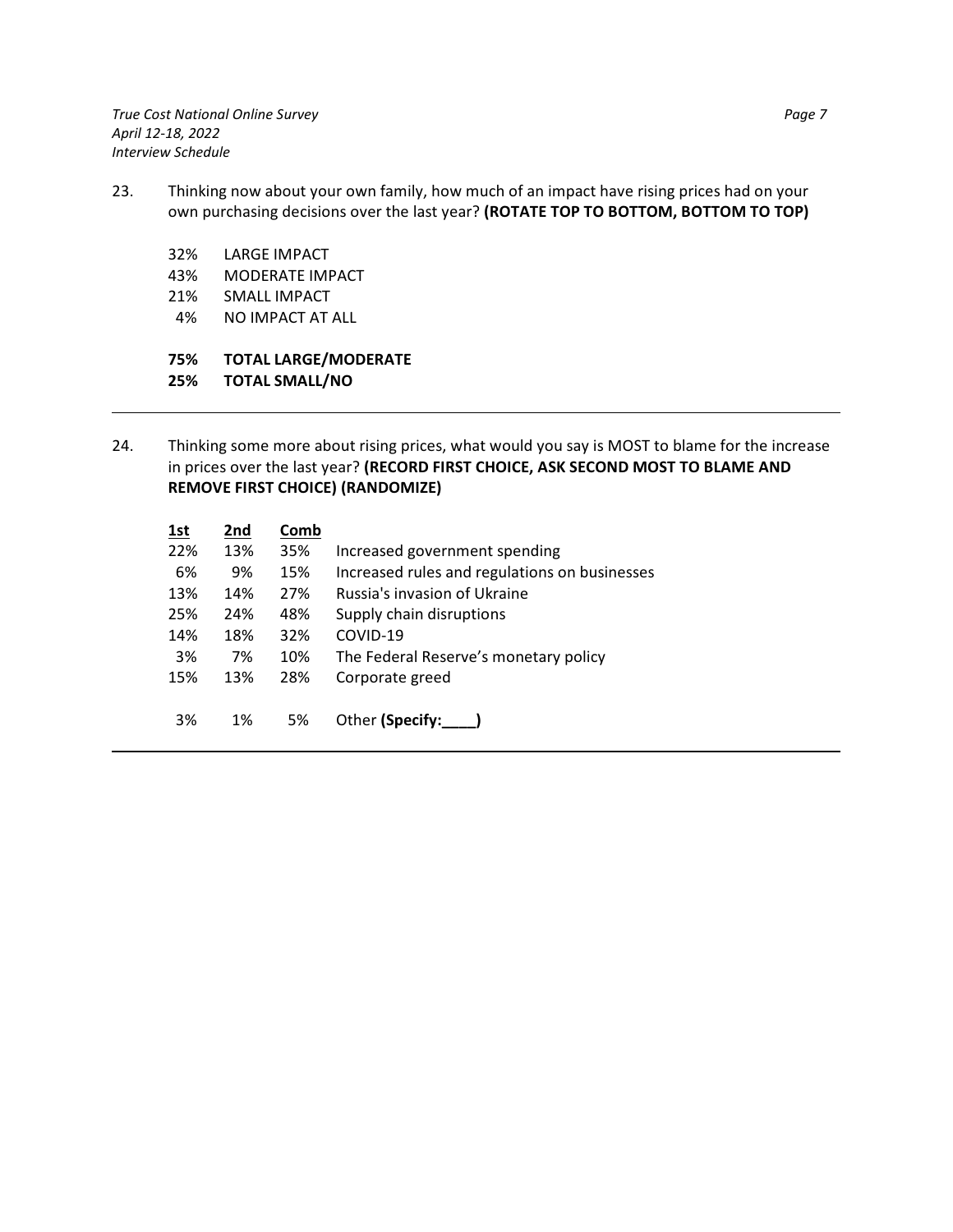*True Cost National Online Survey Page 8 April 12-18, 2022 Interview Schedule*

- 25. How much, if any, do you blame President Biden and his policies for rising prices? **(ROTATE TOP TO BOTTOM, BOTTOM TO TOP)**
	- 40% A LOT 21% SOME 19% JUST A LITTLE 20% NOT AT ALL

**61% TOTAL A LOT/SOME 39% TOTAL LITTLE/NONE**

- 26. Government spending went from \$4.4 trillion in 2019 to \$6.8 trillion in 2021. Do you agree or disagree that this increase in spending has been a major cause of higher prices?
	- 39% STRONGLY AGREE
	- 34% SOMEWHAT AGREE
	- 18% SOMEWHAT DISAGREE
	- 9% STRONGLY DISAGREE
	- **73% TOTAL AGREE**
	- **27% TOTAL DISAGREE**
- 27. And, overall do you think continued high levels of federal spending would cause prices to **(ROTATE FIRST TWO)** increase, decrease, or have no real impact on prices?
	- 74% INCREASE
	- 3% DECREASE
	- 22% NO REAL IMPACT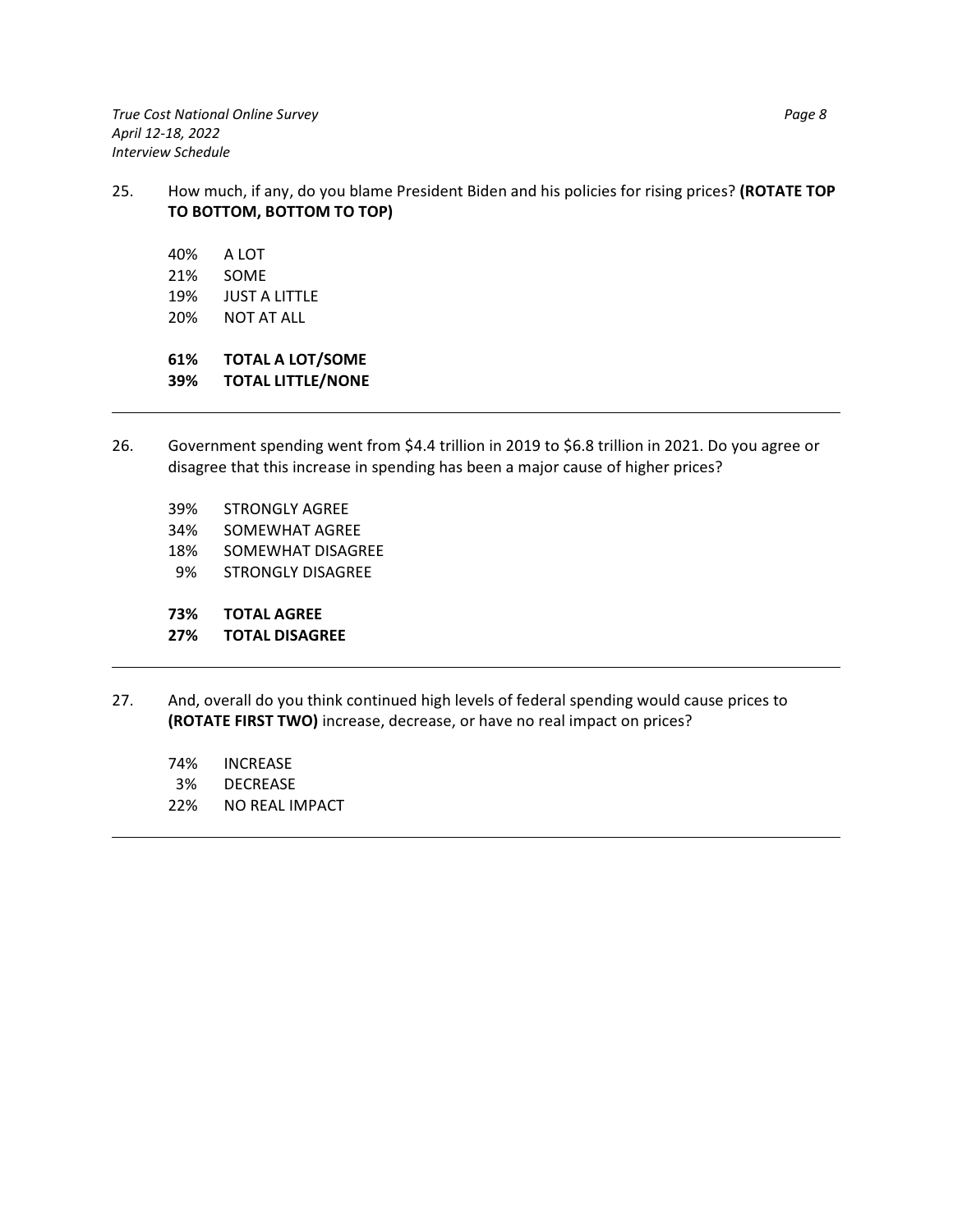*True Cost National Online Survey Page 9 April 12-18, 2022 Interview Schedule*

Now, please read some strategies for reducing inflation. After you read each one please indicate how effective or ineffective you think the following would be to reduce inflation and bring prices down. Is it **(ROTATE TOP TO BOTTOM, BOTTOM TO TOP)** very effective, somewhat effective, somewhat ineffective, or very ineffective? **(RANDOMIZE)**

|     | <b>VERY</b><br><b>EFFECT</b> | <b>SMWT</b><br><b>EFFECT</b>                                            | <b>SMWT</b><br><b>INEFFECT</b> |      | <b>VERY</b><br><b>INEFFECT</b>                                                            |
|-----|------------------------------|-------------------------------------------------------------------------|--------------------------------|------|-------------------------------------------------------------------------------------------|
| 28. | 53%                          | Make it easier to develop and produce American energy.<br>35%           | 9%                             |      | 3%                                                                                        |
|     | 88%                          |                                                                         |                                | 12%  |                                                                                           |
| 29. |                              | Go after corporations for price gouging.                                |                                |      |                                                                                           |
|     | 44%<br>75%                   | 31%                                                                     | 15%                            | 25%  | 10%                                                                                       |
| 30. | 29%                          | Stop the Federal Reserve's easy money policy.<br>46%                    | 21%                            |      | 4%                                                                                        |
|     | 75%                          |                                                                         |                                | 25%  |                                                                                           |
| 31. |                              |                                                                         |                                |      | More government spending on green energy programs and child care.                         |
|     | 22%<br>52%                   | 30%                                                                     | 22%                            | 48%  | 26%                                                                                       |
| 32. |                              |                                                                         |                                |      | End government policies that restrict the affordable housing supply.                      |
|     | 25%<br>65%                   | 40%                                                                     | 27%                            | 35%  | 8%                                                                                        |
| 33. |                              | Give government gas rebates to consumers.                               |                                |      |                                                                                           |
|     | 24%<br>58%                   | 34%                                                                     | 25%                            | 42%  | 17%                                                                                       |
| 34. |                              |                                                                         |                                |      | Reduce federal debt and deficits by getting spending under control.                       |
|     | 48%<br>82%^                  | 35%                                                                     | 13%                            | 18%^ | 4%                                                                                        |
| 35. | 42%                          | Put price limits on products like prescription drugs and energy.<br>37% | 15%                            |      | 7%                                                                                        |
|     | 78%^                         |                                                                         |                                | 22%  |                                                                                           |
| 36. |                              |                                                                         |                                |      | End regulations that stop us from modernizing our ports and speeding up the supply chain. |
|     | 33%<br>78%                   | 45%                                                                     | 16%                            | 22%  | 6%                                                                                        |
| 37. | Cancel student loan debt.    |                                                                         |                                |      |                                                                                           |
|     | 23%<br>45%                   | 22%                                                                     | 22%                            | 55%  | 33%                                                                                       |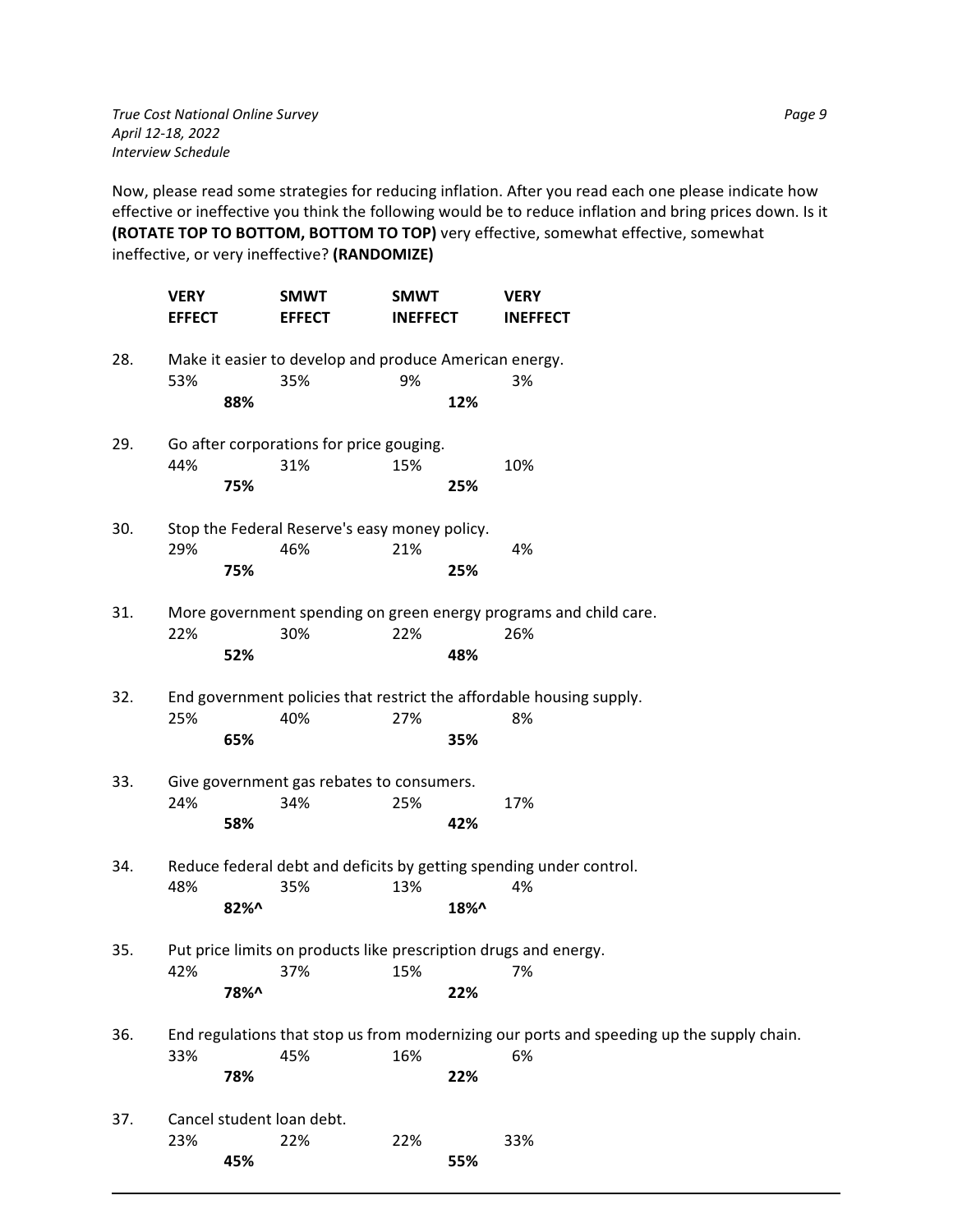*True Cost National Online Survey Page 10 April 12-18, 2022 Interview Schedule*

Changing topics and thinking about energy…

# **(SPLIT SAMPLE A, N=750)**

38. And, generally speaking would you say the United States is **(ROTATE)** better or worse than other countries when it comes to innovations in how energy is produced?

34% BETTER 34% WORSE

33% DON'T KNOW

# **(SPLIT SAMPLE B, N=750)**

- 39. And, when it comes to finding new ways to produce energy, would you say federal government policies **(ROTATE)** help or hurt in finding new ways to produce energy?
	- 13% HELP 33% HURT 34% BOTH
	- 20% DON'T KNOW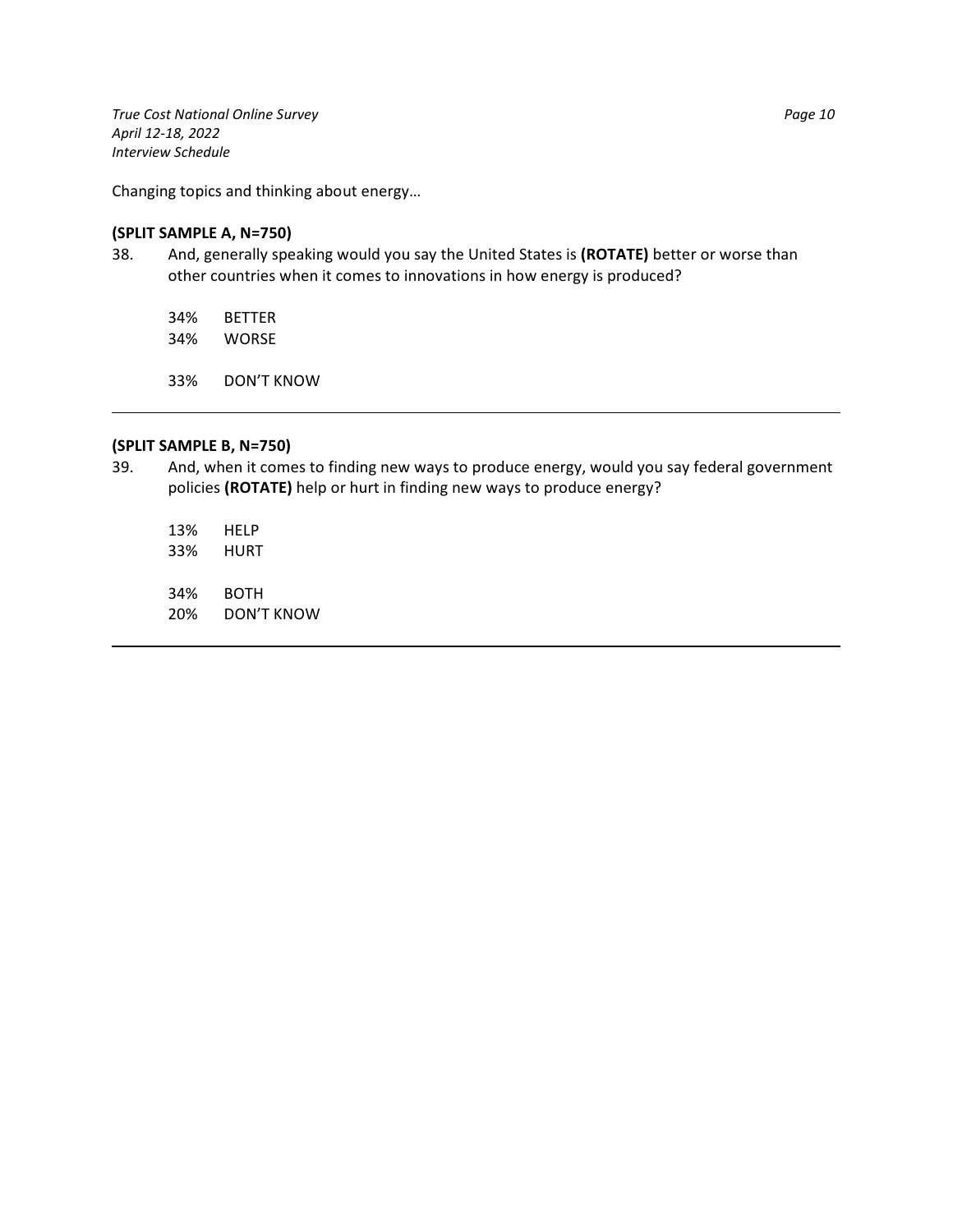- 40. Thinking now about President Biden's energy policy, please read three statements and indicate which comes closest to your own opinion. **(RANDOMIZE)**
	- 37% President Biden should allow oil and gas production on federal lands**.**
	- 27% President Biden should continue to block oil and gas exploration on federal lands.
	- 36% With the exception of national parks and military bases, these federal lands should be given to the states and the individual states should be able to decide whether or not to allow oil and gas exploration on these lands.
- 41. As you may know, President Biden revoked a key permit which caused the construction of the Keystone Pipeline to be canceled. Would you favor or oppose Biden approving this permit so that construction of the Keystone Pipeline can be completed?
	- 38% STRONGLY FAVOR
	- 26% SOMEWHAT FAVOR
	- 18% SOMEWHAT OPPOSE
	- 19% STRONGLY OPPOSE
	- **63%^ TOTAL FAVOR**
	- **37% TOTAL OPPOSE**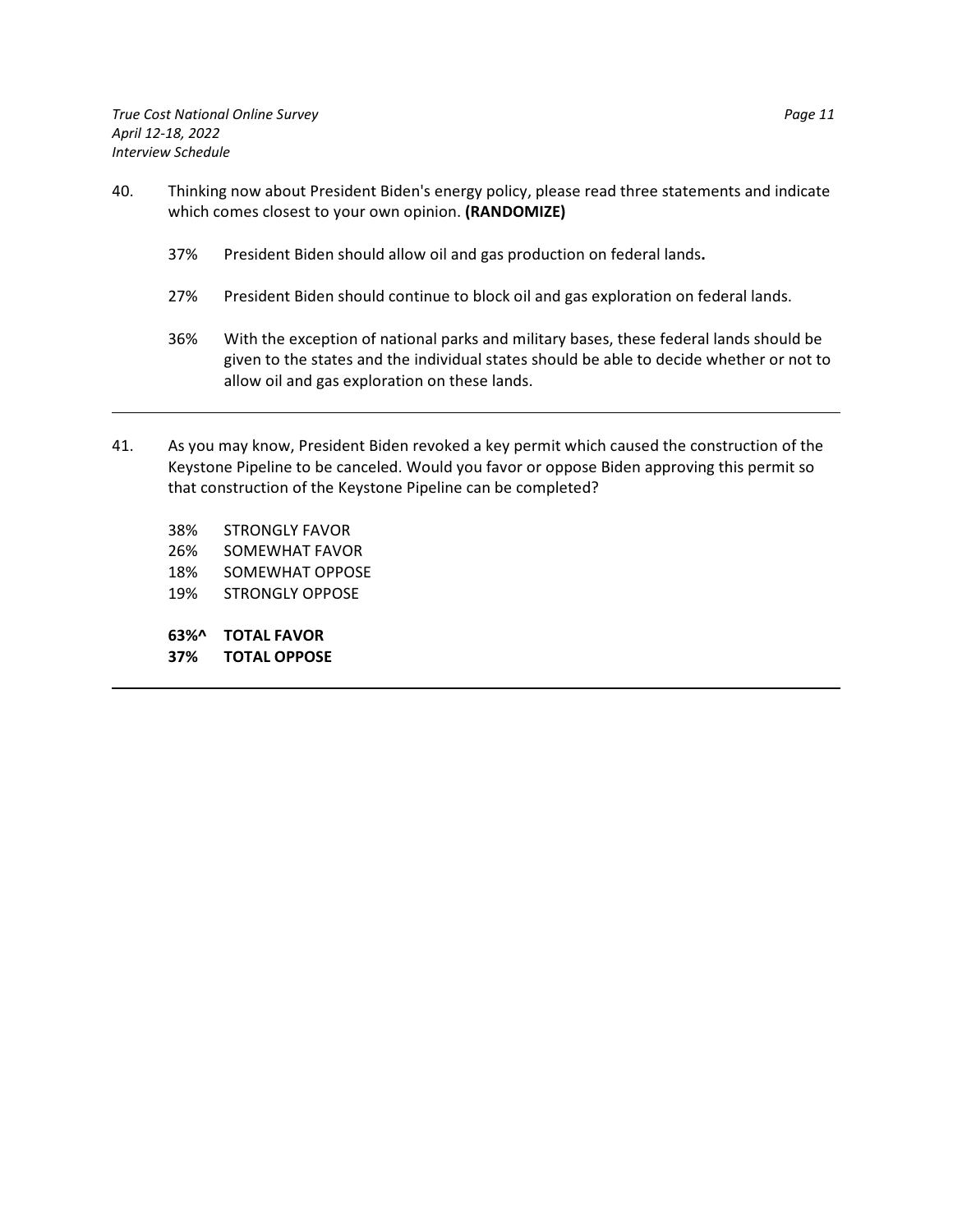*True Cost National Online Survey Page 12 April 12-18, 2022 Interview Schedule*

Moving on...

42. Thinking now about health care, do you think the federal government playing more of a role in our health care system would cause the price of health care to **(ROTATE FIRST TWO)** increase, decrease, or stay about the same?

44% INCREASE 27% DECREASE 28% STAY ABOUT THE SAME

- 43. And, do you think the private sector playing more of a role in our health care system would cause the price of health care to **(ROTATE FIRST TWO)** increase, decrease, or stay about the same?
	- 42% INCREASE
	- 23% DECREASE
	- 34% STAY ABOUT THE SAME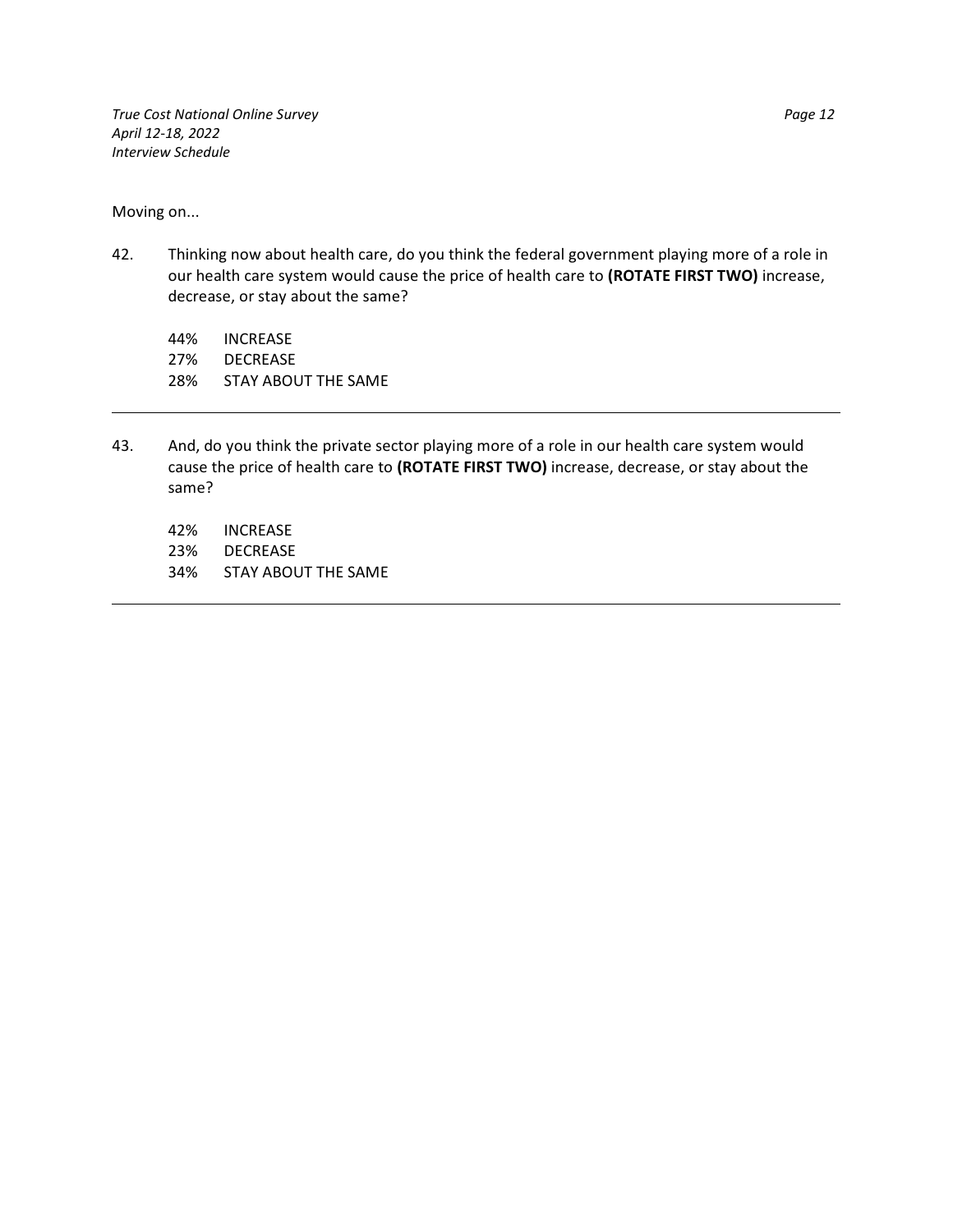- 44. Changing topics and thinking about the student loan system, please read two statements about the current student loan system and indicate which comes closest to your own opinion: **(ROTATE)**
	- 53% Since the government takeover of the student loan system in 2010, tuition costs have dramatically increased, leaving students saddled with underperforming degrees and large debts they can't afford. The federal student loans need to end.

...or...

- 47% The current federal student loan system is important so that students who want to attend the college of their choice can afford to do so. These federal student loans should continue.
- 45. Turning now to housing, please read two statements about housing and zoning regulations, and indicate which comes closest to your own opinion: **(ROTATE)**
	- 48% Current housing and zoning regulations should be streamlined or reduced so that more housing can be built.

...or...

52% Current housing and zoning regulations should remain in place to prevent sprawl and keep our neighborhoods and communities as they are.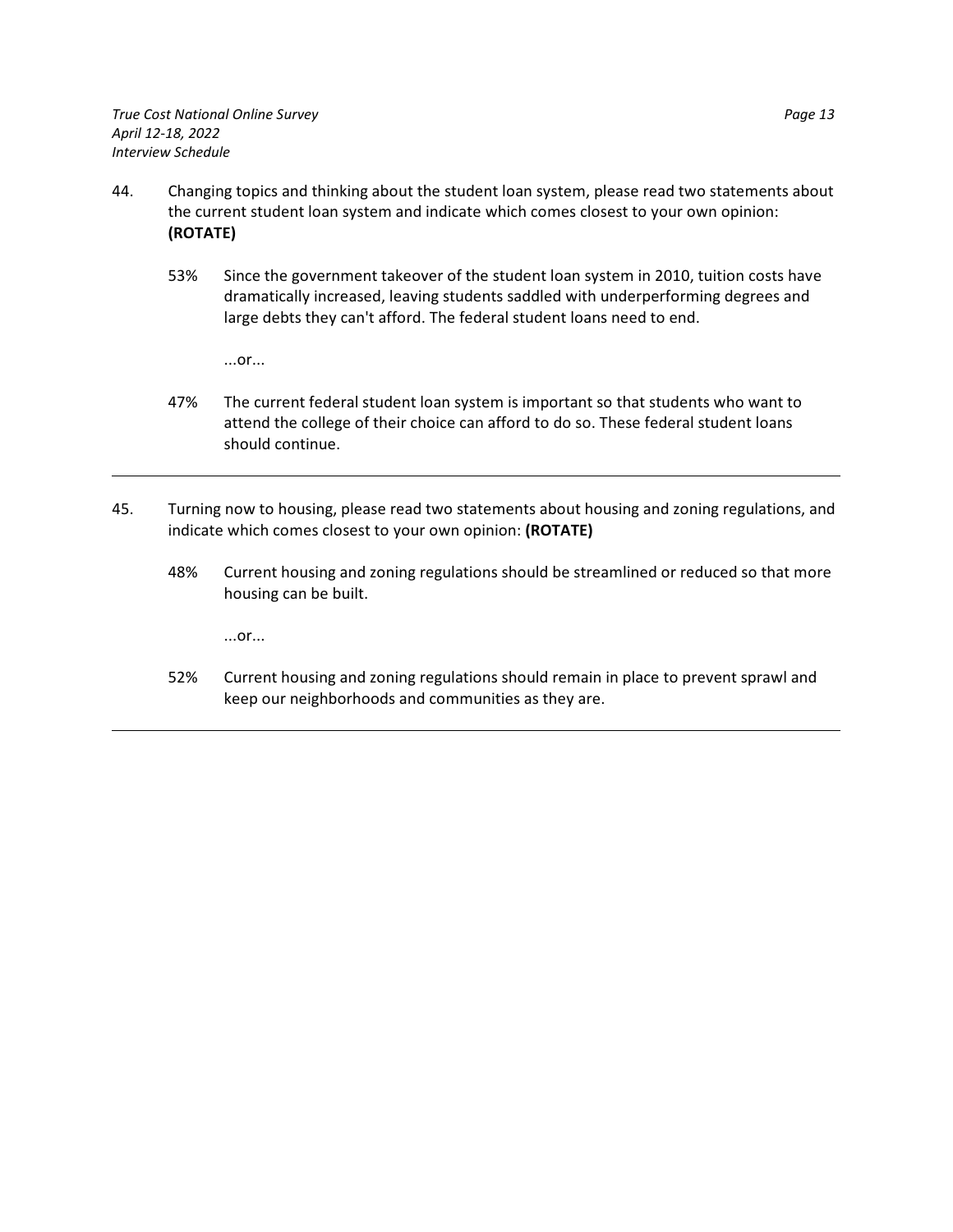*True Cost National Online Survey Page 14 April 12-18, 2022 Interview Schedule*

#### **(SPLIT SAMPLE A, N=750)**

- 46. Now, please read two statements and after reading each statement please indicate which comes closer to your own opinion. **(ROTATE)**
	- 67% **(Some/other)** people say that Congress should focus on cutting the federal budget deficit as a way to stop rising prices.

...while...

33% **(Other/some)** people say that cutting the federal budget deficit would mean cuts to important federal programs.

# **(SPLIT SAMPLE B, N=750)**

- 47. Now, please read two statements and after reading each statement please indicate which comes closer to your own opinion. **(ROTATE)**
	- 75% **(Some/other)** people say that Congress should focus on cutting the federal budget deficit as a way to stop rising prices.

...while...

25% **(Other/some)** people say that cutting the federal budget deficit would mean increasing taxes.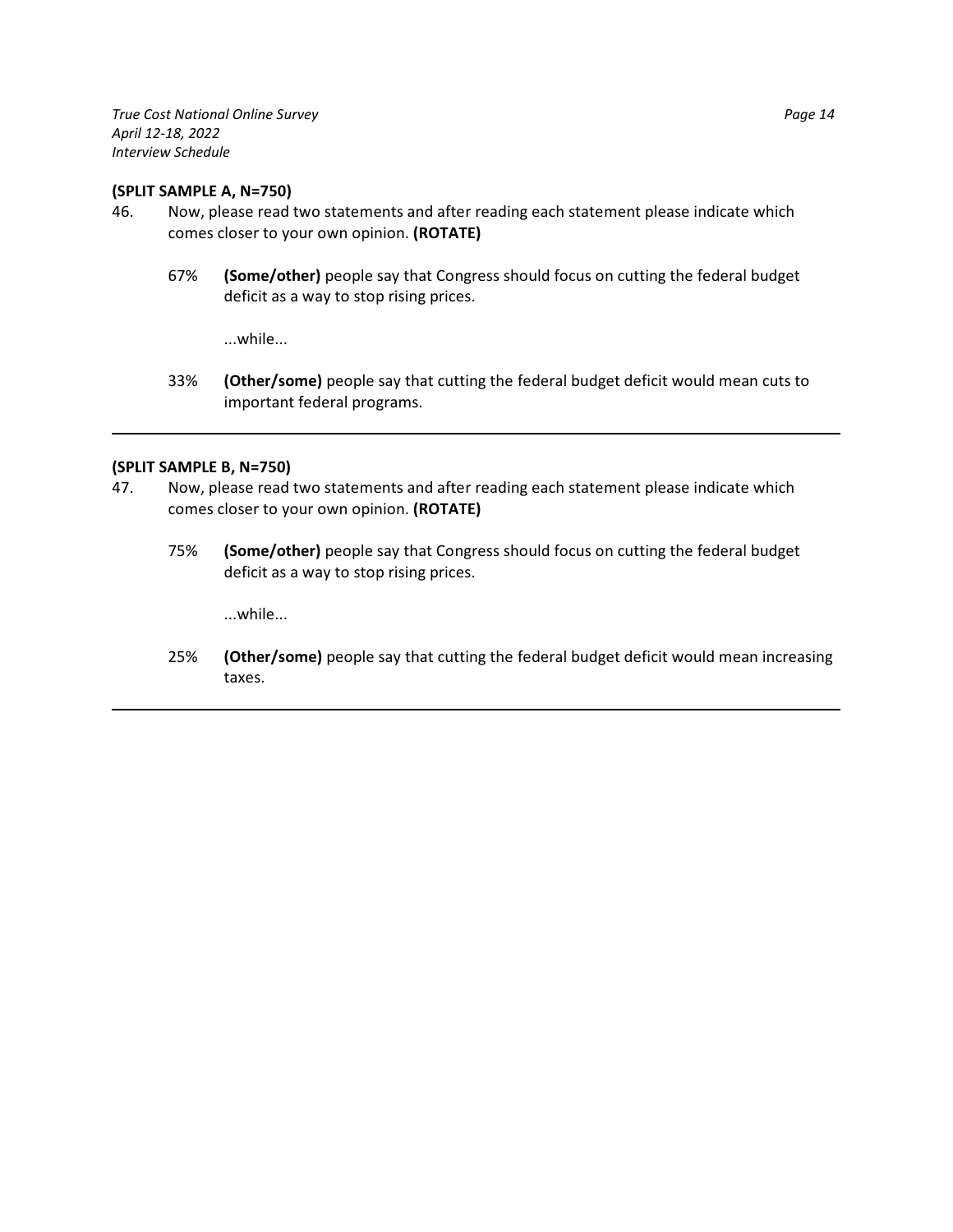*True Cost National Online Survey Page 15 April 12-18, 2022 Interview Schedule*

Now, in this section, we are collecting general data for statistical purposes only. As a reminder, the data are anonymous and your responses will be kept completely confidential. Thinking some more about you...

# D3. What is the last grade you completed in school?

| 31%      | <b>TOTAL SOME COLLEGE</b>               |
|----------|-----------------------------------------|
| $22\%$ ^ | <b>TOTAL HS OR LESS</b>                 |
|          |                                         |
| 14%      | <b>GRADUATE/PROFESSIONAL SCHOOL</b>     |
| 33%      | <b>GRADUATED COLLEGE</b>                |
| 26%      | <b>SOME COLLEGE</b>                     |
| 5%       | TECHNICAL/VOCATIONAL SCHOOL             |
| 20%      | <b>GRADUATED HIGH SCHOOL (GRADE 12)</b> |
| 1%       | SOME HIGH SCHOOL (GRADES 9-11)          |
| $\ast$   | SOME GRADE SCHOOL (GRADES 1-8)          |

- **47% TOTAL COLLEGE+**
- D4A. And, in politics today, do you consider yourself ... **(ROTATE)**

a Republican, a Democrat, or something else?

**(IF REPUBLICAN OR DEMOCRAT, FOLLOW UP SCREEN)** Would you call yourself a STRONG **(Republican/Democrat)** or a NOT-SO-STRONG **(Republican/Democrat)**?

**(IF SOMETHING ELSE, FOLLOW UP SCREEN)** Do you think of yourself as closer to **(ROTATE)** the Republican or to the Democratic party?

- 22% STRONG REPUBLICAN
- 15% NOT-SO-STRONG REPUBLICAN
- 3% LEAN REPUBLICAN
- 18% UNAFFILIATED / INDEPENDENT / SOMETHING ELSE
- 3% LEAN DEMOCRAT
- 16% NOT-SO-STRONG DEMOCRAT
- 22% STRONG DEMOCRAT
- **40% TOTAL REPUBLICAN**
- **42%^ TOTAL DEMOCRAT**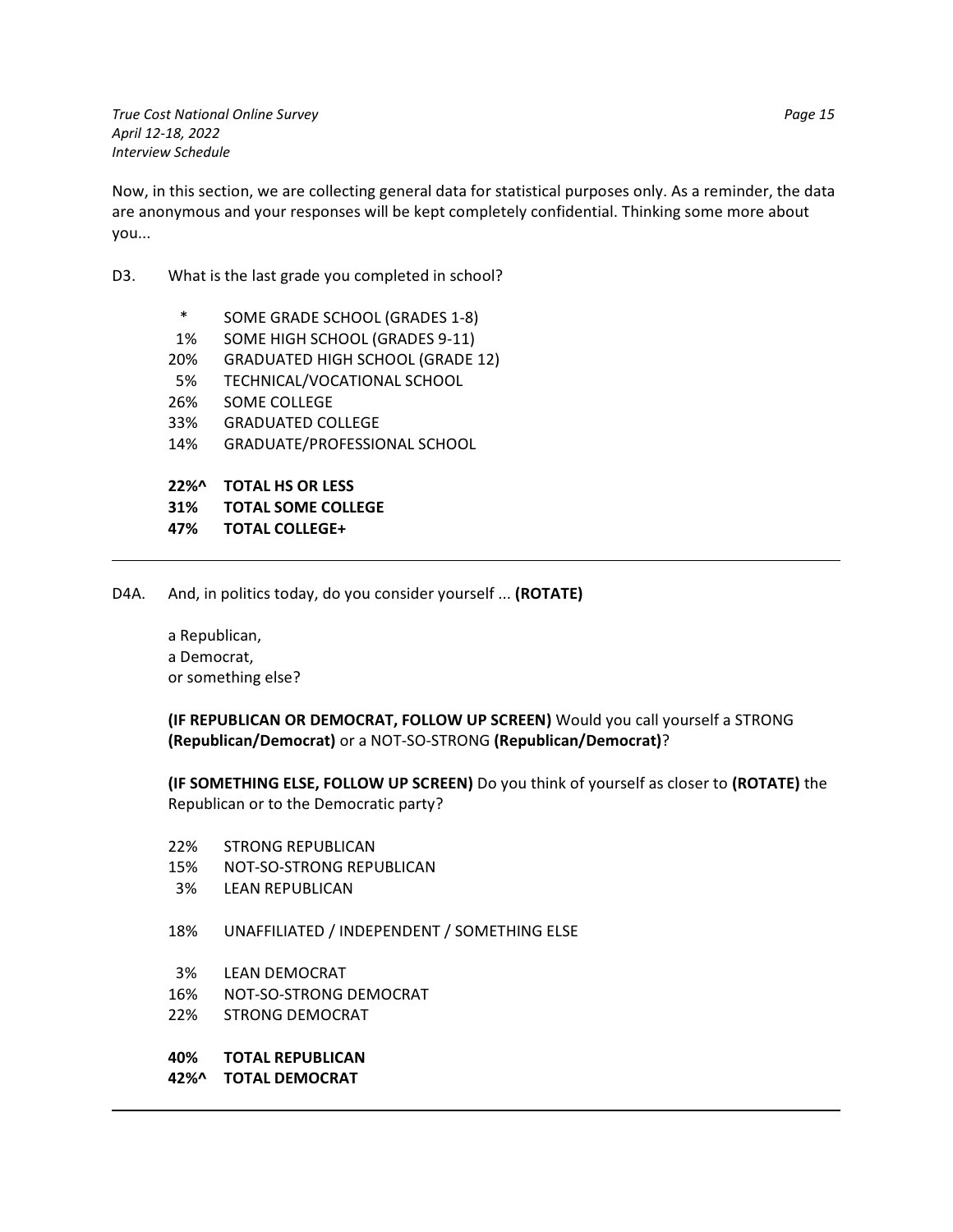*True Cost National Online Survey Page 16 April 12-18, 2022 Interview Schedule*

D5A. Generally speaking, do you consider yourself to be **(ROTATE TOP TO BOTTOM , BOTTOM TO TOP)** conservative, moderate or liberal on most issues?

**(IF CONSERVATIVE/LIBERAL, FOLLOW UP SCREEN:)** And would you say you are VERY **(CONSERVATIVE/LIBERAL)**, or just SOMEWHAT **(CONSERVATIVE/LIBERAL)**?

- 16% VERY CONSERVATIVE 20% SOMEWHAT CONSERVATIVE
- 41% MODERATE
- 13% SOMEWHAT LIBERAL
- 11% VERY LIBERAL

**35%^ TOTAL CONSERVATIVE**

- **24% TOTAL LIBERAL**
- D8A. Regardless of how you feel now, for whom did you vote in the 2020 Presidential election... **(ROTATE)** Donald Trump or Joe Biden?

**(IF SOMEONE ELSE, FOLLOW UP SCREEN ASK)** And, did you vote for... **(ROTATE)** Jo Jorgensen or some other candidate?

- 42% DONALD TRUMP
- 47% JOE BIDEN
- 2% JO JORGENSEN
- 2% SOMEONE ELSE **(SPECIFY:\_\_\_\_\_)**
- 7% DID NOT VOTE